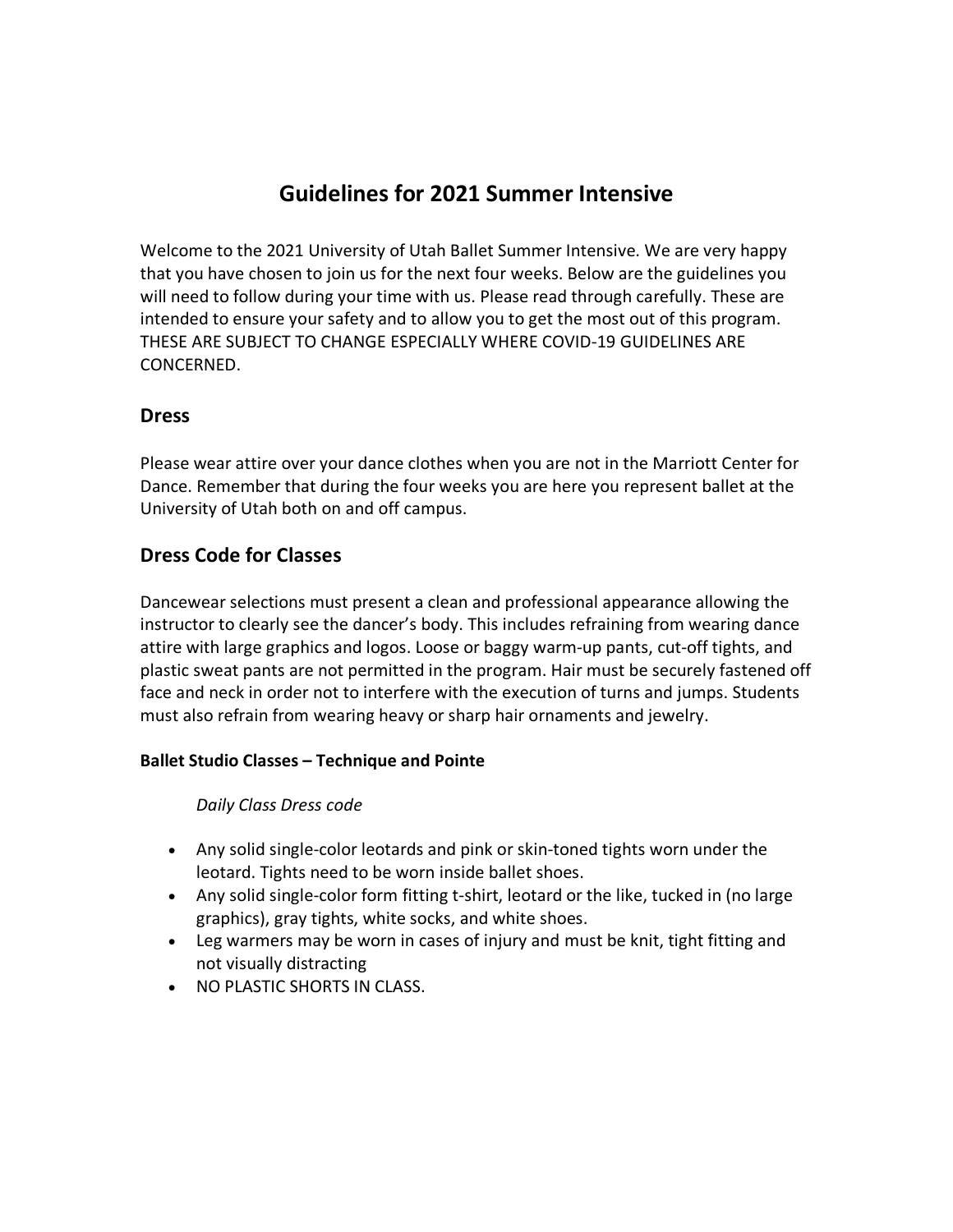### *Formal Class Dress Code for Saturday Master Classes*

- Black leotards any style or form fitting t-shirts tucked in or other form fitting leotard or the like, and the same tights and shoes required above.
- Leg warmers may be worn in cases of injury and must be knit, tight fitting and not visually distracting

### **Character Dance classes**

- Regulation character skirt.
- Character shoes, jazz shoes or boots,
- Form fitting leg warmers/sweats may be worn over tights.

### **Partnering classes (may not happen due to Covid-19 restrictions)**

• *Same as ballet studio classes.*

### **Jazz Classes/Hip-hop**

• *All:* Any type of low heeled-jazz shoe with a choice of color and style of leotards and tights.

#### **Modern Classes**

• *All:* Where clothing that allows freedom of movement.

Bring a bath towel for floor exercises.

### **African Dance (when offered)**

• *All:* Where clothing that allows freedom of movement.

*Rehearsals:* At the discretion of the choreographer or Repetiteur.

# **Studio (These will be updated with the latest U of U, Utah Heath Department and CDC based guidelines)**

- **There will be no refunds issued after the program has begun.**
- Street shoes are not permitted in the studio.
- **Clean the barres upon entering the studio. Supplies will be provided.**
- Please be mindful of the Marley surfaces and don't drag anything across the floor such as a ballet barre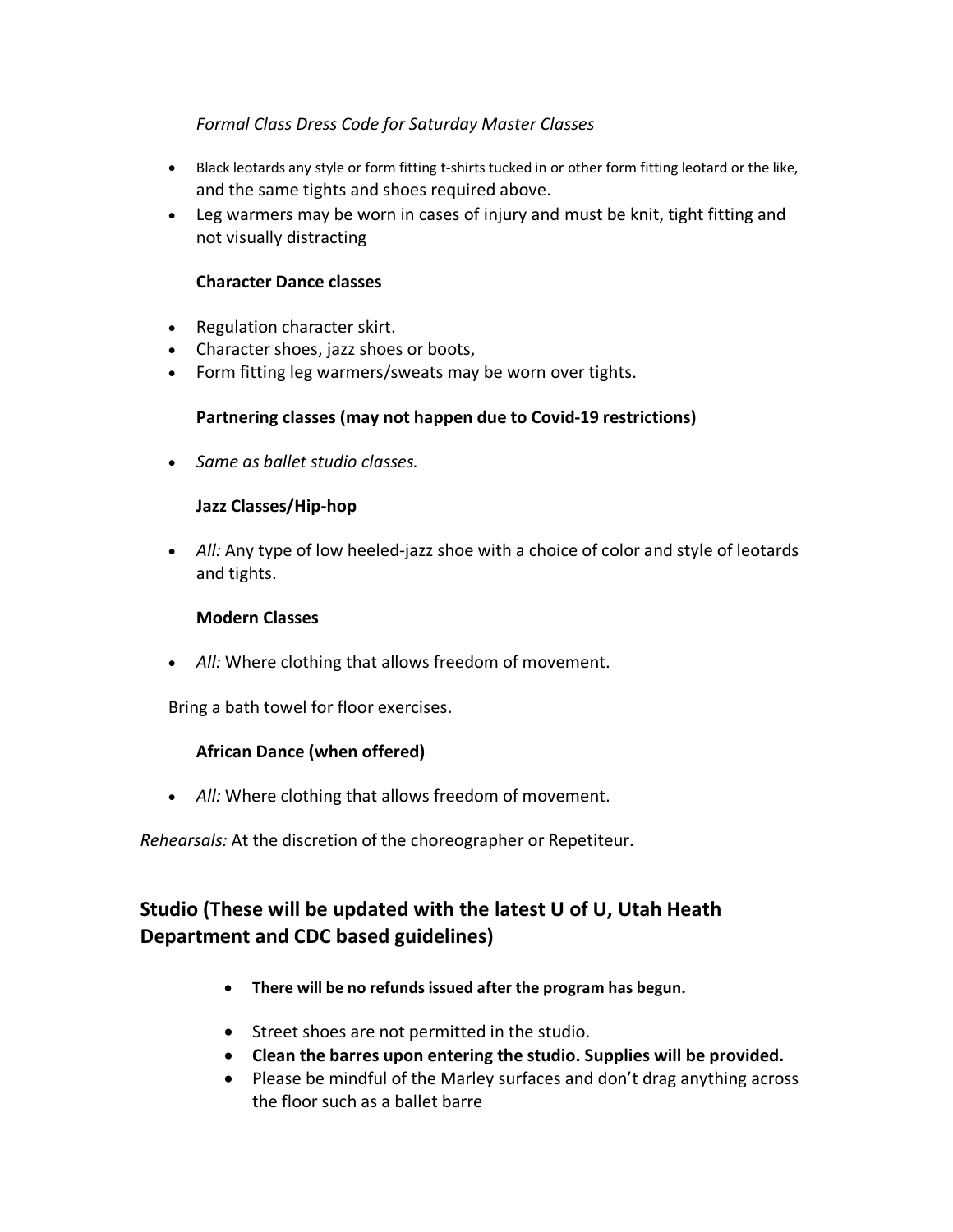- There is **no** rosin allowed in the studios.
- Refrain from spraying hairspray, using body moisturizers or oils in the studios, it makes the floors slick.
- You may only bring into the studio what will fit in the cubbies in each studio. Everything else must be locked away in your dressing room locker. (Bring your own lock.)
- No cell phones in the studios during class time unless you have prior consent from teacher because of special circumstances. (You may turn them **OFF** (not just to vibrate only) and put them in the cubbies.)
- Please consider standing up when the instructor enters the room. This shows that you are prepared and ready to start class and historically is a sign of respect.

## **Dorms**

- **There will be no refunds issued after the program has begun.**
- There is absolutely no alcohol or drugs permitted in the dorms or on campus. Any student found breaking this rule will be dismissed from the program without a refund. We have a ONE STRIKE and you're out policy.
- Misuse of the internet or cyber-bullying is prohibited. Any student found breaking this rule will be dismissed from the program without a refund. We have a ONE STRIKE and you're out policy
- You will be living in close quarters with many people for four weeks. You are expected to be respectful of others backgrounds including but not limited to race, religion, sexual orientation, and food choices.
- A curfew for all students living in the dorms, curfew will be **10pm Sunday through Friday nights and 12am on Saturday nights**. You will need to be inside the dorms by these times. Your Resident Assistants will be letting you know when they will be conducting bed checks.

# **Safety (The most recent Covid-19 guidelines will be added here)**

- Drink lots of water! This is for your health and safety as it is easy to become dehydrated in Utah's Summer climate. A water bottle filling station is available on the main floor of the MCD and water fountains are available on each floor.
- There are panic buttons in each of the studios and dressing rooms. Please take a moment to locate them so you know where they are in the event of an emergency. Pressing one of these buttons will alert the campus police who will come to the Marriott Center for Dance immediately. Any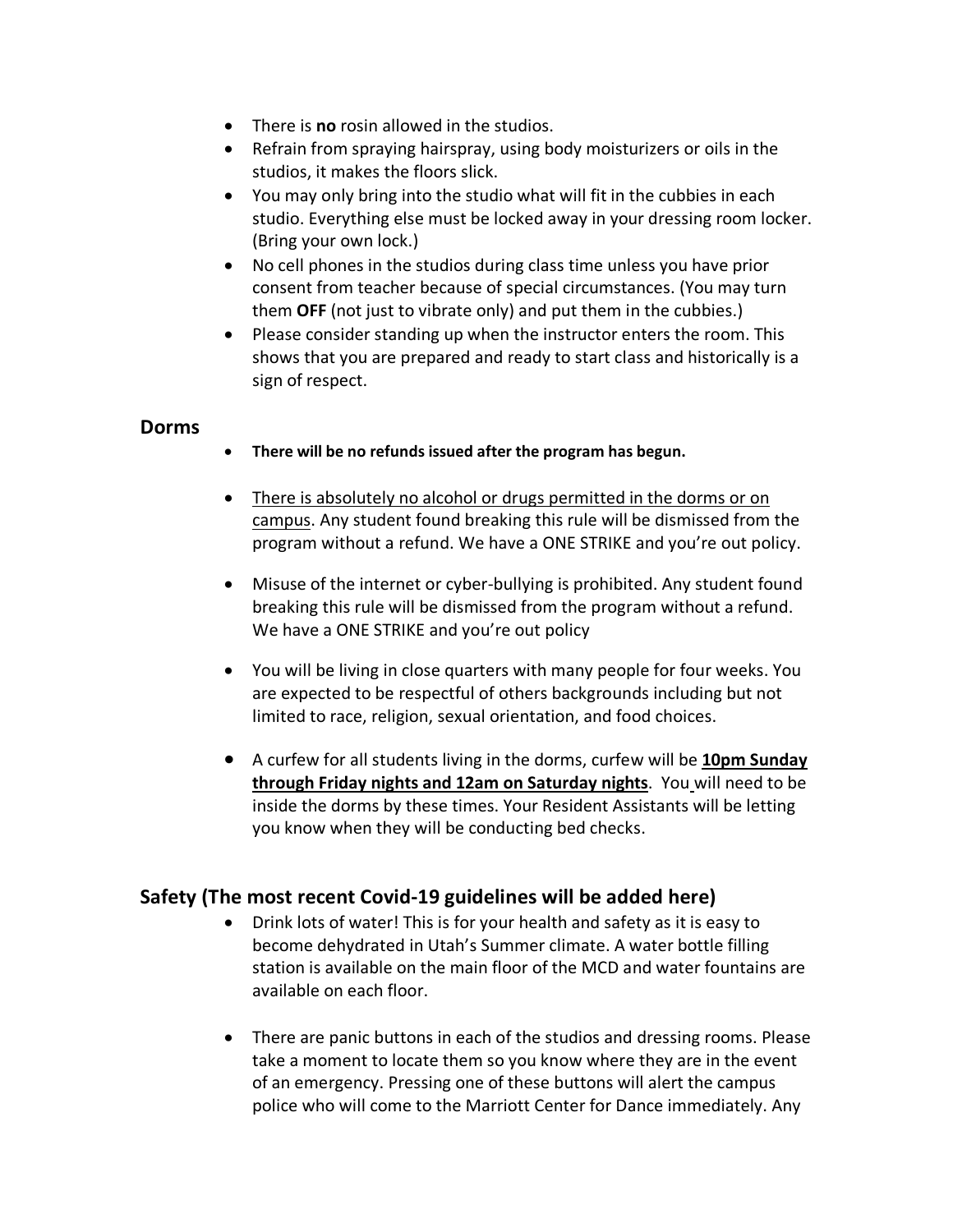intentional false alarm by a student may be grounds for dismissal from the program and a charge of \$100.00 to cover the fee we will be charged by the University.

- While on campus, or during a UBSI outing/activity, it is required that ALL STUDENTS travel in groups of at least three.
- If you are 17 or younger, you may not leave campus unless accompanied by an RA, University Staff member, or those who your parents designated on your registration.

If you are living in the dorms and leaving Campus, you are required to sign out with the RA on call. You will need to let them know where you are going, when you plan to be back and the names of everyone in the group. While walking around campus and town, please use designated cross walks.

- Pick up time for local and off-campus students is TBD. If you are not staying on campus, your pick-up time from the MCD will be 15 minutes after the last class of the day in front of the MCD's main doors. Please note that a fee will be assessed to a student's parent if the student is picked up after these times. We cannot leave minors unsupervised in the building or on campus. This fee will go to compensate a University Staff member for staying late (i.e. one minute to one hour after pick-up time is a \$25 fine. One hour and one minute to two hours after pick up time is a \$50 fine.)
- You are allowed to use the Pilates room on breaks only after you have spoken with Maggie Tesch and she is satisfied that you have proper experience to operate the equipment safely.

# **Saturday Classes**

- Please enter through the North door of the MCD on Saturday mornings.
- Pick up time for Saturday will be 1:30 pm. The same late fees will apply as during the weekdays.
- For those who order lunch, they will be available at the MCD after your final class.

# **End of Week Showings (TBD)**

• If you will not be able to be in the showing on Fridays, please let the teacher, choreographer or repetiteur know the first day of classes.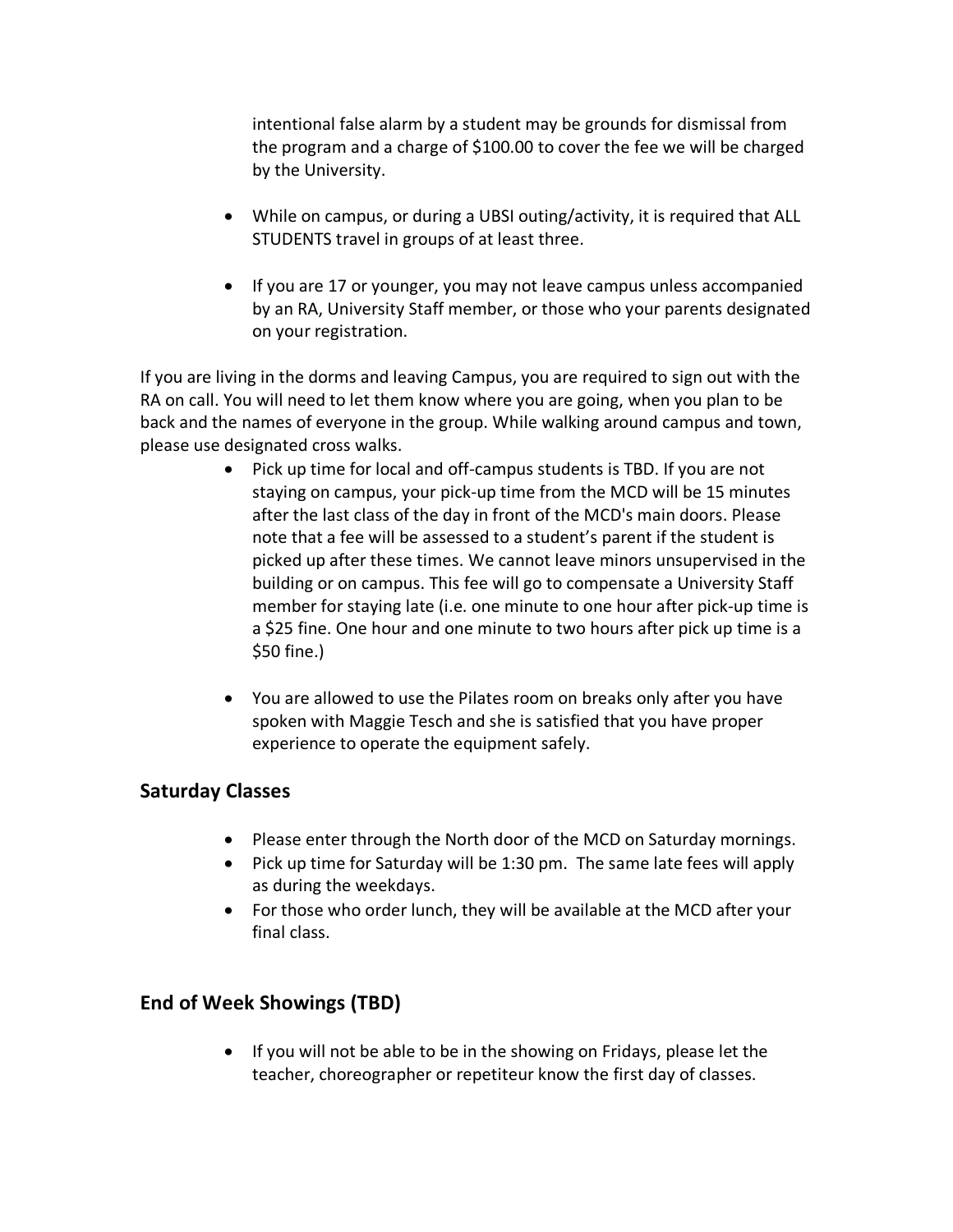You will still participate fully in the classes but they will put you in a position where you can be taken out during the performance with minimal changes.

- Showings will be filmed and shared on a week ending Zoom call. This will be a great way for your family to see how you spend your week.
- A video will be available to order of all the showings for you to remember your experience. The cost is  $$35$  and needs to be paid online.

# **Locker Rooms/Personal Property**

- Please keep your personal property locked in a locker, or with you in the studio when here at the MCD. (Anything brought into the studio MUST fit into a cubbie and not disrupt instruction.) You will need to provide your own lock. If you forget a lock, they are available at the Campus Bookstore just north of our building.
- We are not responsible for lost or stolen items. If you notice anything or anyone suspicious please report it immediately.

### **University Academic Credit**

- For those students who are incoming students to the University of Utah, or are working with another university to receive academic credit for UBSI, please introduce yourself to Maggie Tesch and other University of Utah faculty so that they know who you are for grading purposes.
- You may register for academic credit through the University's Continuing Education Department. A flyer with directions on how to register and the classes offered will be sent to you via email. Please pay attention to registration deadlines as they will not be extended. Questions about registration can be directed to Sean Carter in MCD 106 or via email at sean.carter@utah.edu .

# **Culture**

• Help to create a **culture of respect and inclusion** inside and outside the studio. Respect for each other, Respect for yourself and Respect for our art form.